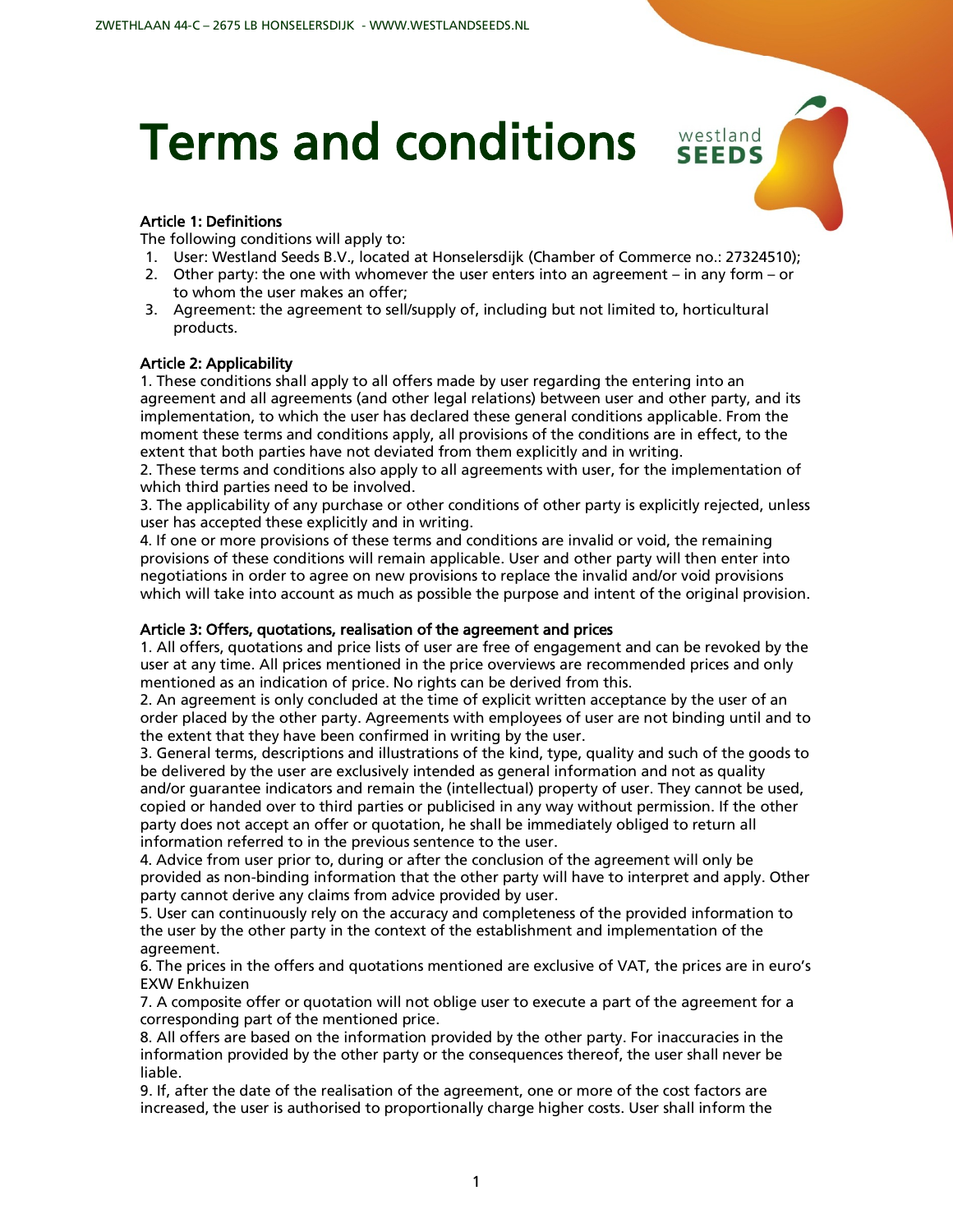other party of the intended increase of the sum. User shall also communicate the amount of the increase.

10. If the user charges the higher sum within three months after the agreement has been reached – and the new price differs more than 5% from the agreed-upon price – the other party is entitled to dissolve the agreement on that ground.

11. User reserves, apart from the provision in paragraph 9 and 10, the right to change its prices. Each new price list renders the previous one inoperative with regard to orders placed after the new price list.

# Article 4: Delivery

1. If the agreement includes a delivery time, then this is – unless otherwise explicitly agreed – never a deadline. By exceeding the delivery time the other party can declare the user in default, to which the user should provide a reasonable period yet to be observed.

2. Notwithstanding the other provisions in these terms and conditions, the delivery will in any case be extended with the duration of the delay on the part of the user arising from noncompliance by other party of any obligation arising from the agreement or if he fails to cooperate regarding the implementation of the agreement.

3. If an order quantity differs from the standard quantity of the user or a multiple thereof, the user is free to deliver the next higher standard quantity.

4. For orders with a value less than  $\epsilon$ 250,= the user reserves the right to charge  $\epsilon$ 25,= handling charges.

5. Proper performance of delivery obligation by the user will also mean delivery with a minor difference in size, packaging, amount or weight.

6. The user is permitted to deliver sold products in partial deliveries. If the products are delivered in parts, the user is authorised to invoice every part separately.

7. Delivery occurs Ex Works (EXW) Enkhuizen of the user according to Incoterms 2000, except where the parties have explicitly agreed otherwise. If at the request of the other party the user were to take care of the transport of the goods destined for the other party, this shall occur at the account and risk of the other party.

8. When placing an order, the other party must provide written information regarding applicable regulation of the country of destination.

# Article 5: Retention of title

1. User retains the ownership of all delivered goods until full payment of the purchase price, and any additional costs, as well as all outstanding claims regarding previous deliveries, as well as that which the other party might be due regarding any breach of his obligations.

2. Products delivered by user that fall under retention of title pursuant to paragraph 1, may only be sold or used within the framework of a normal course of business. In the event of resale, the other party is obliged to insist on retention of title. The other party is not permitted to pledge the products or establish any right on it.

3. User is irrevocably authorised by the other party to (have) take(n) back the delivered goods under retention of title without judicial intervention, injunction or notice.

4. In case of attachment, (provisional) moratorium, debt restructuring pursuant to the law or bankruptcy, the other party shall immediately inform the bailiff, the conservator or trustee of the rights (of ownership) of user.

# Article 6: Transfer of risk

The risk of loss or damage of the sold goods transfers to the other party when the product is ready for shipment to the company, after other party has been notified of this in writing.

# Article 7: Payment

1. Payment of the claims of the user should occur, without deduction, discounts or settlement, within 14 days after date of the invoice, unless explicitly agreed otherwise and in writing. Payment must also occur in Dutch currency by means of money transfer to a bank account to be designated by the user. Objections against the amount of the invoices or claims within the meaning of article 10 do not suspend the payment obligation of other party.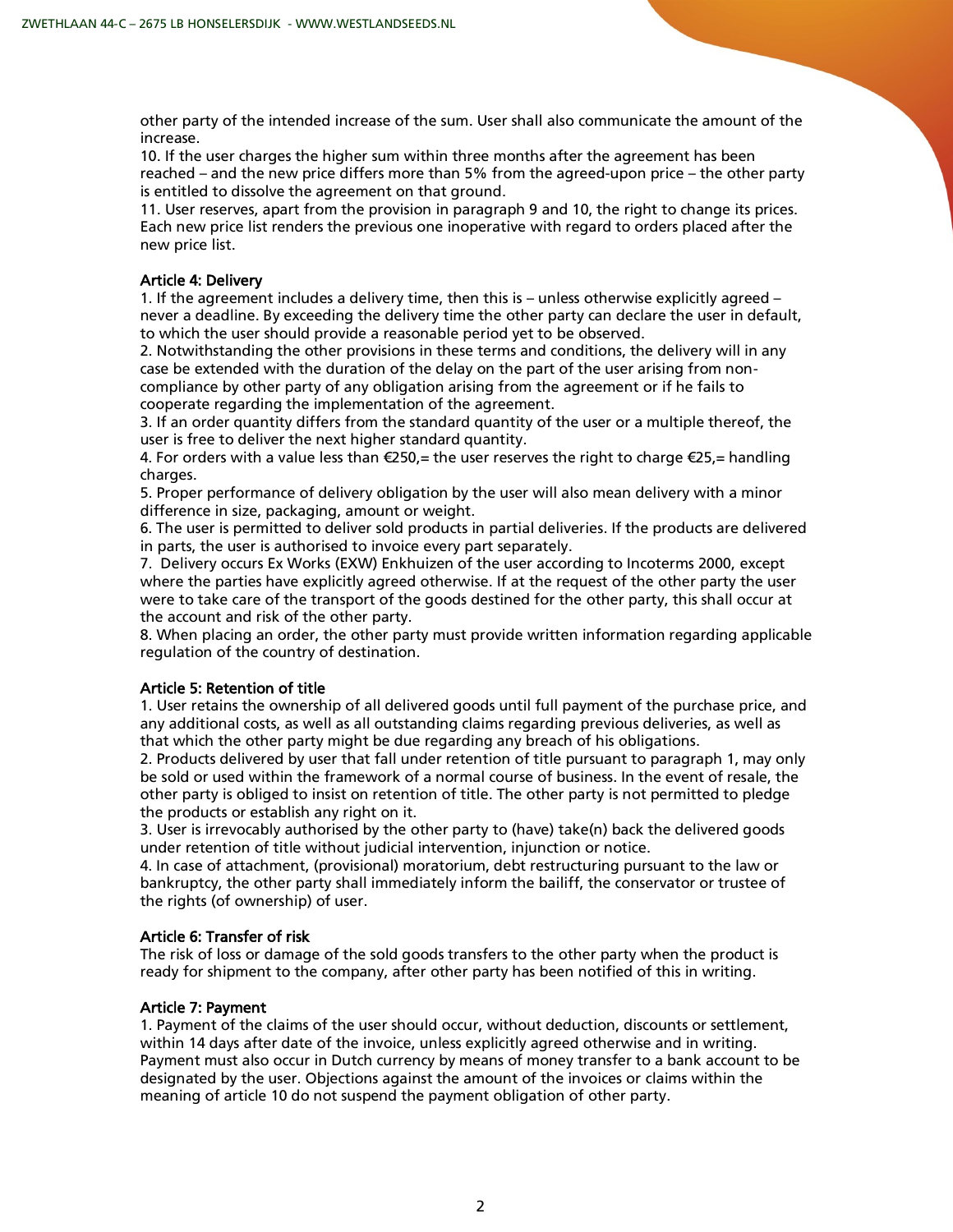2. Other party is in default by the end of the agreed payment, without requiring a separate notice. Other party will then owe be due interest of 1% per month, unless the legal interest on trade is higher, in which case said legal interest applies. The interest on the amount due shall be calculated from the date the other party is in default until the date of full payment.

3. If the other party fails to correctly and/or timely fulfil any of its obligations the obligations of the user are automatically and immediately suspended until the other party has fully paid that which he was due (payment of any extrajudicial costs included).

4. User is authorised at all times to request an advance payment for its work, disbursements or costs.

5. If the financial position or the payment of other party in the opinion of the user so requires, the user is entitled to require that the other party immediately provides (additional) security in a form to be defined by the user. If the other party fails to provide the required security, the user is entitled – without prejudice to its other rights – to immediately suspend or terminate the further performance of the agreement and anything the other party is due for whatever reason, is due and payable immediately. In case of liquidation, attachment, moratorium or debt restructuring of the other party, anything the other party is due to the user, is also due and payable immediately.

6. Payments made by the other party after the interest and costs pursuant to these terms and conditions are due, will serve in the first place the extrajudicial costs, then the interest and then the principal.

7. User also reserves the right to wholly or partially suspend execution of orders in accordance with the provisions in article 6:52 et seq of the Civil Code, 6:262 of the Cilvil Code and 6:264 of the Civil Code.

# Article 8: Collection costs

If the other party is in default or fails to fulfil one or any of its obligations, all costs in obtaining satisfaction – extrajudicial and judicial costs – shall be on behalf of the other party. This entails inter alia that the defaulting other party – without prejudice to any court costs – regarding the costs caused by the default, is due an immediately payable sum equal to 15% of the invoice amount with a minimum of €70, or, if the amount is higher, the actual collection costs.

# Article 9: Warranty

1. User warrants that the delivered product will comply with the accompanying product specifications to the best of its ability. The product specifications do not apply as warranty. Furthermore, user does not guarantee that the delivered product meets the goal that the other party shall attribute to it.

2. Any and all warranty of the side of the user expires if the other party adapts, or has someone adapt, repackages, or has someone repackage, or uses it in an improper, incorrect or otherwise incorrect manner.

3. After completion of any warranty period, all costs for repair or replacement, including administrative and shipping costs and call out charges will be charged to the other party.

# Article 10: Claims and complaints

1. The other party should examine the purchased products or delivered work on delivery – or as soon thereafter as possible. By so doing, the other party should verify whether the delivered complies with the agreement.

2. If any visible defects or shortcomings are ascertained, the other party should notify the user within five days after delivery in writing mentioning the batch number and delivery bond and/or invoice information.

3. Non-visible defects should be reported by the other party to user within five days after discovery, in writing and stating the batch number, delivery receipt and/or invoice information. The complaints shall contain description of the shortcoming as detailed as possible, so the user will be able to respond properly.

4. If the other party fails to file a report within the mentioned terms, his complaint will not be attended to and his rights will expire.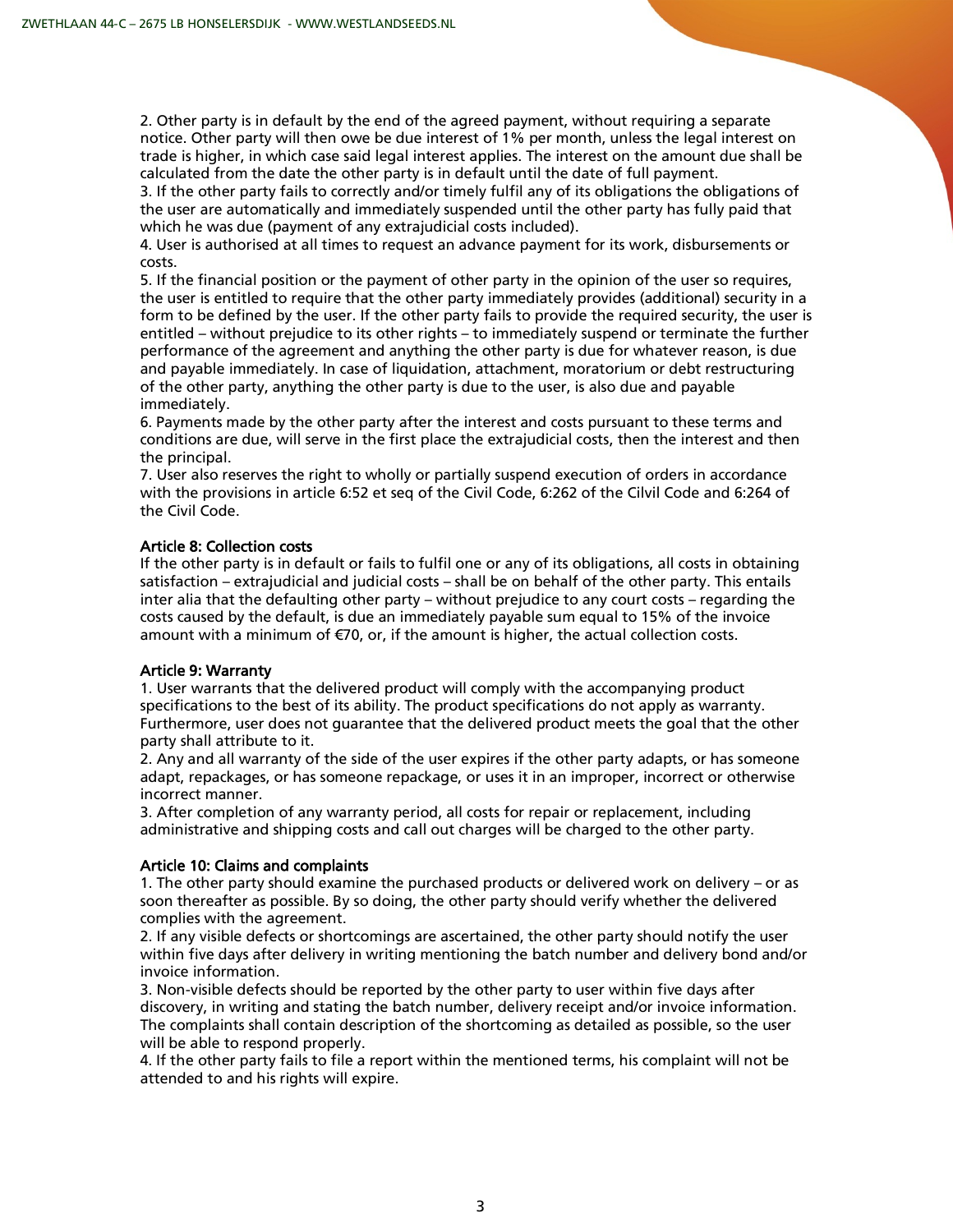5. In the event of persistent disagreement between the parties about the germination, varietal purity, the purity, the technical purity and the health, an inquiry may be conducted at the request of one of the parties by the NAKTuinbouw, located in Roelofarendsveen, the Netherlands. The costs associated with this research will be born by the predominantly unsuccessful party. This request must be submitted within 3 months after the first report of the problem with the other party or user. The research is conducted on the basis of an approved sample. The results of this research bind both parties, without prejudice of the right of the parties, to submit the implication of these results to the authorities mentioned in article 16. 6. A claim shall not suspend the payment obligation of the other party, unless the user has explicitly indicated that the claim is justified.

7. In case of a rightly – and correctly submitted – complaint, the user will only be held liable within the limits of article 12.

# Article 11: Force majeure

1. In case of force majeure, parties are not required to fulfil any obligation.

2. In these general terms and conditions, force majeure means, in addition to the provisions of the law and jurisprudence: illness of the person engaged by the user for the implementation of the agreement or of the third parties engaged by it, and all external causes, foreseen or unforeseen, which user cannot influence but which prevents the user from meeting its obligations.

3. User also has the right to invoke force majeure if the circumstance that precludes (further) fulfilment occurs after user should have fulfilled its obligations.

4. In so far as the user at the time of the occurrence of force majeure has already partially fulfilled or will be able to fulfil its obligations from the agreement and is due an independent value to the fulfilled or to be fulfilled part respectively, the user is entitled to separately invoice the already fulfilled or to be fulfilled part respectively. Other party is obliged to pay this invoice as if it were a separate agreement.

5. User will inform the other party as soon as possible if he will not be able to deliver or perform on time by force majeure.

6. If the force majeure lasts longer than two months, either party is entitled to terminate the agreement (for the part to which the force majeure relates).

#### Article 12: Liability

1. User is not liable for damage as a result of a defect in the delivered product or provided service, unless other party can prove he has suffered damage by an act or omission of user that could have been avoided by careful and expert handling.

2. User is not liable for damage caused by seed or plant material that has not been multiplied and/or reproduced by or by order of user.

3. In case of force majeure as described in article 11, the user is not obliged to any compensation. 4. The other party is obliged to minimise as much as possible the damage regarding delivered products or work on which he has filed a complaint with the user.

5. If the user (on the basis of one or multiple conditions) is liable, this liability shall be limited to the invoice value of the products or work, or – if this restriction in law does not hold – to the relevant entitlement of applicable limits under the liability insurance of the user.

5. Damages as mentioned above shall only mean injury to persons, damage to property and direct financial loss.

6. User is never liable for indirect damage, including consequential loss, loss of income, lost savings and damage due to business stagnation.

7. The liability limitations laid down in this provision are also stipulated for the benefit of third parties engaged by the user, which can hereby directly invoke these liability limitations.

#### Article 13: Safeguard

The other party indemnifies the user against third-party claims concerning the right of intellectual property on the provided information/delivered products by other party, which are used in the execution of the agreement.